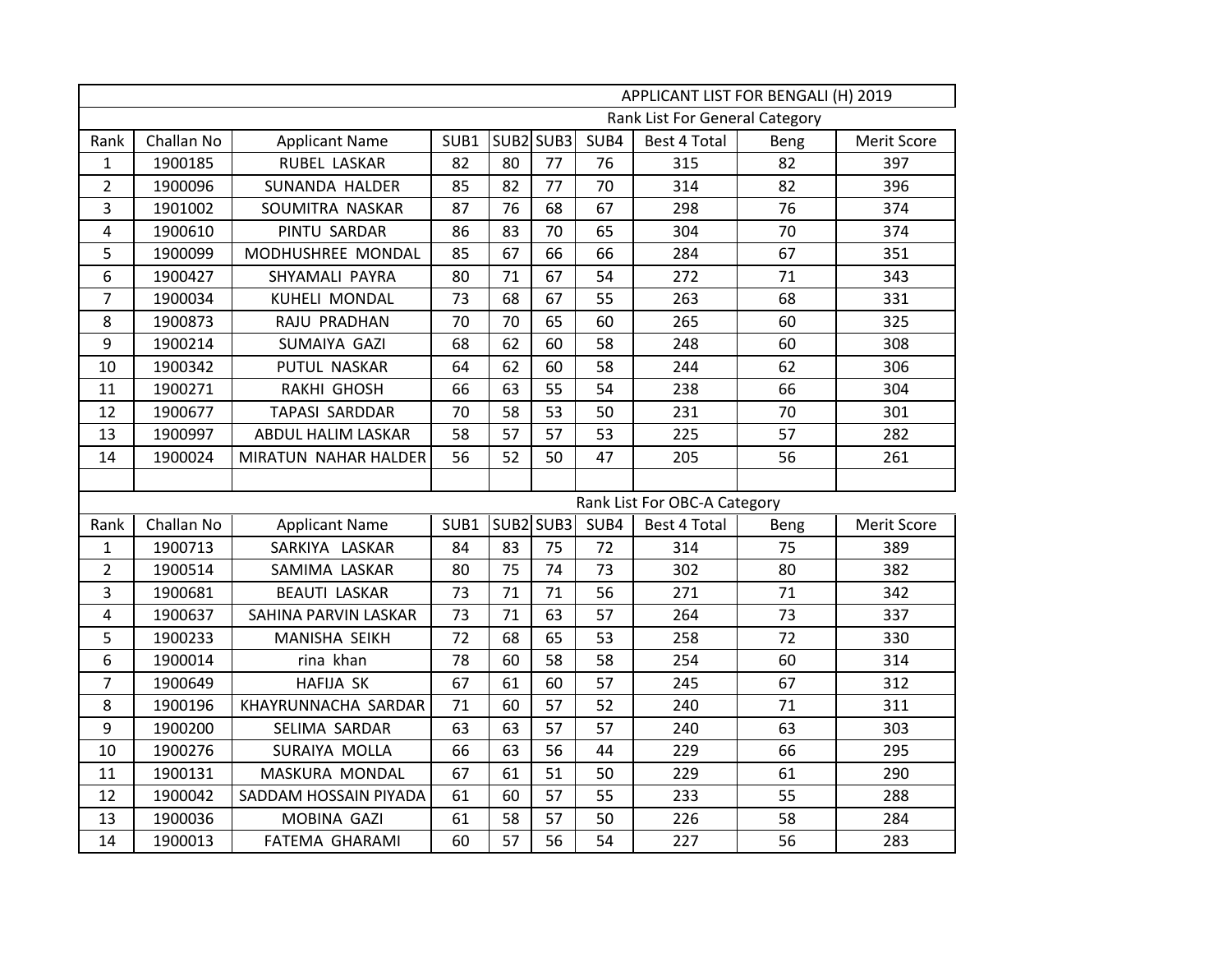| 15             | 1901025                   | MONISA MOLLA          | 60   | 55 | 53        | 53   | 221                          | 60   | 281         |  |  |  |
|----------------|---------------------------|-----------------------|------|----|-----------|------|------------------------------|------|-------------|--|--|--|
| 16             | 1900081                   | <b>IMRANA LASKAR</b>  | 62   | 57 | 54        | 43   | 216                          | 62   | 278         |  |  |  |
| 17             | 1900079                   | <b>ESMOTARA GAYEN</b> | 64   | 56 | 52        | 50   | 222                          | 56   | 278         |  |  |  |
|                |                           |                       |      |    |           |      | Rank List For OBC-B Category |      |             |  |  |  |
| Rank           | Challan No                | <b>Applicant Name</b> | SUB1 |    | SUB2 SUB3 | SUB4 | Best 4 Total                 | Beng | Merit Score |  |  |  |
| $\mathbf 1$    | 1900826                   | JANMENJAY PRAMANIK    | 83   | 78 | 76        | 76   | 313                          | 78   | 391         |  |  |  |
| $\overline{2}$ | 1900766                   | SABANA DHALI          | 82   | 80 | 76        | 66   | 304                          | 80   | 384         |  |  |  |
| 3              | 1900209                   | PRIYANKA PRAMANIK     | 76   | 71 | 60        | 58   | 265                          | 71   | 336         |  |  |  |
|                | Rank List For SC Category |                       |      |    |           |      |                              |      |             |  |  |  |
| Rank           | Challan No                | <b>Applicant Name</b> | SUB1 |    | SUB2 SUB3 | SUB4 | Best 4 Total                 | Beng | Merit Score |  |  |  |
| 1              | 1900864                   | KHUDIRAM NASKAR       | 90   | 84 | 82        | 82   | 338                          | 82   | 420         |  |  |  |
| $\overline{2}$ | 1900938                   | SURABHI SARDAR        | 92   | 84 | 83        | 80   | 339                          | 80   | 419         |  |  |  |
| 3              | 1900321                   | SOMASHREE HALDER      | 86   | 83 | 81        | 76   | 326                          | 81   | 407         |  |  |  |
| 4              | 1900611                   | <b>TAPASI BANIK</b>   | 86   | 82 | 80        | 70   | 318                          | 86   | 404         |  |  |  |
| 5              | 1900540                   | KALIDAS NASKAR        | 84   | 82 | 81        | 76   | 323                          | 76   | 399         |  |  |  |
| 6              | 1900258                   | MEGHA BAIRAGI         | 83   | 82 | 80        | 71   | 316                          | 82   | 398         |  |  |  |
| 7              | 1900388                   | KOUSHIK MONDAL        | 81   | 80 | 80        | 73   | 314                          | 80   | 394         |  |  |  |
| 8              | 1900802                   | DIPANJAN NASKAR       | 84   | 80 | 74        | 68   | 306                          | 80   | 386         |  |  |  |
| 9              | 1900409                   | ANANDA NASKAR         | 86   | 80 | 78        | 64   | 308                          | 78   | 386         |  |  |  |
| 10             | 1900028                   | PRIYA SARDAR          | 84   | 81 | 67        | 56   | 288                          | 81   | 369         |  |  |  |
| 11             | 1900476                   | MANISHA NASKAR        | 81   | 75 | 67        | 64   | 287                          | 81   | 368         |  |  |  |
| 12             | 1900332                   | DIPIKA KAYAL          | 83   | 77 | 73        | 62   | 295                          | 73   | 368         |  |  |  |
| 13             | 1900436                   | ARGHYADIP MANDAL      | 87   | 77 | 76        | 51   | 291                          | 76   | 367         |  |  |  |
| 14             | 1900752                   | NABANITA NASKAR       | 75   | 75 | 74        | 73   | 297                          | 70   | 367         |  |  |  |
| 15             | 1900844                   | SHIBDAS HALDAR        | 80   | 72 | 71        | 61   | 284                          | 80   | 364         |  |  |  |
| 16             | 1900242                   | ANNAPURNA SARDAR      | 80   | 74 | 72        | 63   | 289                          | 74   | 363         |  |  |  |
| 17             | 1900530                   | SHIBANI MISTRY        | 84   | 77 | 72        | 65   | 298                          | 65   | 363         |  |  |  |
| 18             | 1900492                   | PINTU NASKAR          | 76   | 75 | 73        | 63   | 287                          | 75   | 362         |  |  |  |
| 19             | 1900366                   | MAMPI BARMAN          | 78   | 73 | 70        | 65   | 286                          | 73   | 359         |  |  |  |
| 20             | 1901019                   | <b>GOPA GAYEN</b>     | 80   | 78 | 70        | 60   | 288                          | 70   | 358         |  |  |  |
| 21             | 1900127                   | SUSMITA MONDAL        | 82   | 76 | 67        | 66   | 291                          | 67   | 358         |  |  |  |
| 22             | 1900524                   | <b>KAKALI PURKAIT</b> | 78   | 76 | 70        | 55   | 279                          | 78   | 357         |  |  |  |
| 23             | 1900660                   | PRIYA MONDAL          | 74   | 74 | 71        | 64   | 283                          | 74   | 357         |  |  |  |
| 24             | 1900167                   | <b>TAPASI MONDAL</b>  | 81   | 74 | 64        | 62   | 281                          | 74   | 355         |  |  |  |
|                |                           |                       |      |    |           |      |                              |      |             |  |  |  |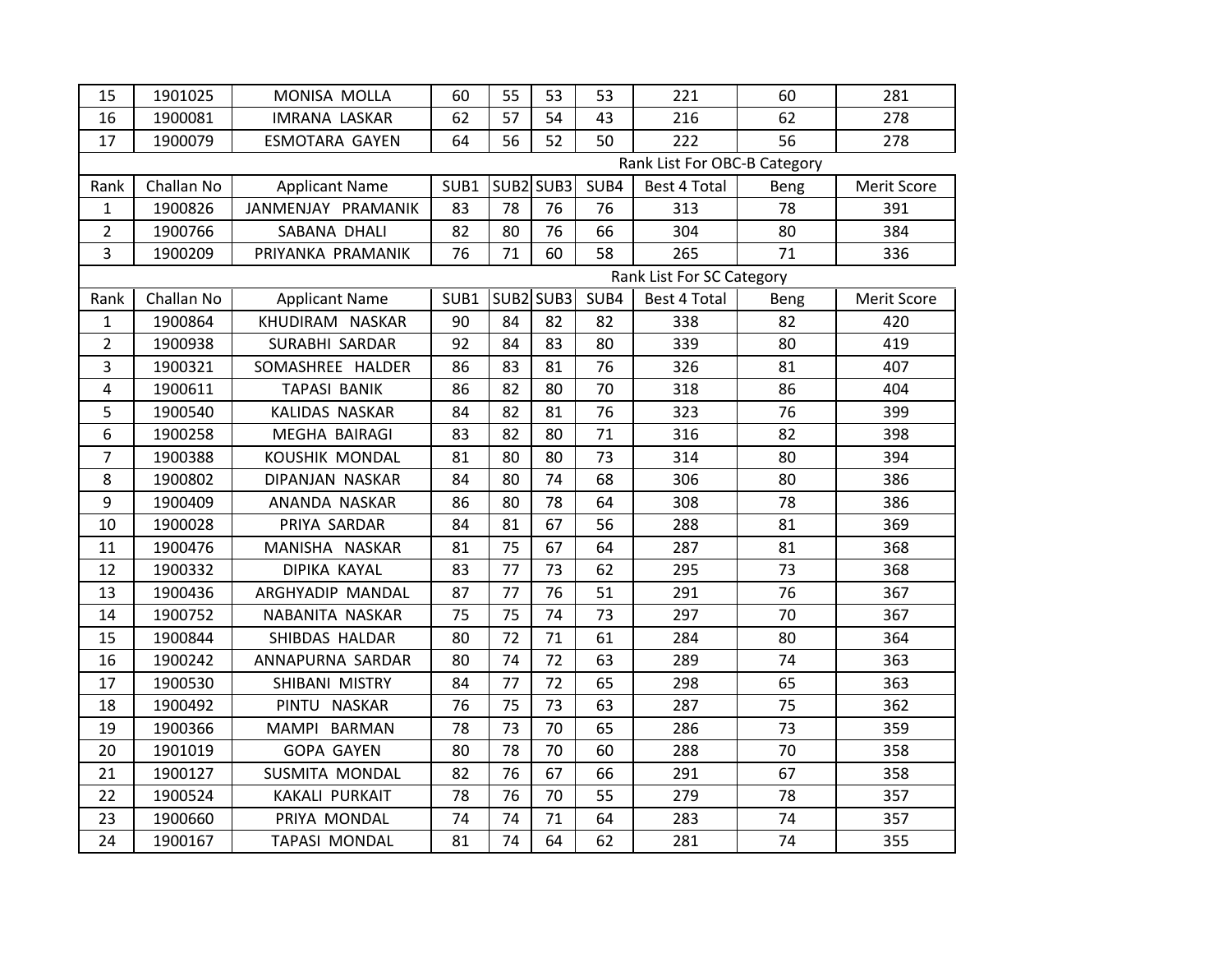| 25 | 1900121 | MANIKA HALDAR         | 80 | 80 | 68 | 57 | 285 | 68 | 353 |
|----|---------|-----------------------|----|----|----|----|-----|----|-----|
| 26 | 1900422 | SUKANTA NASKAR        | 77 | 71 | 71 | 62 | 281 | 71 | 352 |
| 27 | 1900601 | SANJIT BANIK          | 72 | 71 | 71 | 66 | 280 | 71 | 351 |
| 28 | 1900262 | SANDHYA HALDER        | 80 | 75 | 68 | 66 | 289 | 62 | 351 |
| 29 | 1900541 | DEBABRATA HALDER      | 85 | 75 | 73 | 61 | 294 | 57 | 351 |
| 30 | 1900553 | RITA MONDAL           | 80 | 71 | 60 | 57 | 268 | 80 | 348 |
| 31 | 1900174 | SWADESH NASKAR        | 77 | 67 | 66 | 60 | 270 | 77 | 347 |
| 32 | 1900473 | ABHISHEK SARDAR       | 74 | 67 | 67 | 64 | 272 | 74 | 346 |
| 33 | 1900264 | <b>BISHAL NASKAR</b>  | 75 | 70 | 66 | 60 | 271 | 70 | 341 |
| 34 | 1900352 | ARPITA SARDAR         | 75 | 70 | 66 | 65 | 276 | 64 | 340 |
| 35 | 1900486 | ANIMESH HALDER        | 68 | 68 | 68 | 66 | 270 | 66 | 336 |
| 36 | 1900503 | DONA BAIDYA           | 75 | 71 | 62 | 55 | 263 | 71 | 334 |
| 37 | 1900365 | <b>TAPATI HALDER</b>  | 72 | 71 | 66 | 51 | 260 | 71 | 331 |
| 38 | 1900091 | RUPAM BAIRAGI         | 82 | 61 | 55 | 50 | 248 | 82 | 330 |
| 39 | 1900793 | SUBHANKAR MONDAL      | 70 | 65 | 62 | 62 | 259 | 70 | 329 |
| 40 | 1900380 | MONISA NASKAR         | 70 | 67 | 66 | 55 | 258 | 70 | 328 |
| 41 | 1900093 | JAYANTA ADHIKARI      | 73 | 68 | 68 | 50 | 259 | 68 | 327 |
| 42 | 1900949 | <b>SUMAN SANFUI</b>   | 70 | 65 | 65 | 62 | 262 | 65 | 327 |
| 43 | 1900869 | ALOKA HALDAR          | 75 | 66 | 62 | 61 | 264 | 62 | 326 |
| 44 | 1900563 | SUSMITA NASKAR        | 80 | 74 | 62 | 55 | 271 | 55 | 326 |
| 45 | 1900671 | SONALI HALDER         | 71 | 70 | 61 | 53 | 255 | 70 | 325 |
| 46 | 1900160 | <b>BARNALI MONDAL</b> | 68 | 64 | 63 | 62 | 257 | 68 | 325 |
| 47 | 1900801 | SUDARSAN NASKAR       | 70 | 67 | 60 | 57 | 254 | 67 | 321 |
| 48 | 1900896 | PUSPA SARDAR          | 68 | 64 | 63 | 62 | 257 | 64 | 321 |
| 49 | 1900466 | MADHUMITA GAYEN       | 74 | 67 | 57 | 48 | 246 | 74 | 320 |
| 50 | 1900286 | ANJANA MONDAL         | 66 | 65 | 60 | 60 | 251 | 65 | 316 |
| 51 | 1900701 | ANUP SARADAR          | 70 | 70 | 60 | 55 | 255 | 60 | 315 |
| 52 | 1900232 | MADHUMITA NASKAR      | 68 | 63 | 61 | 60 | 252 | 61 | 313 |
| 53 | 1900090 | PRADIP ADHIKARY       | 74 | 60 | 57 | 47 | 238 | 74 | 312 |
| 54 | 1900210 | RITUPARNA MONDAL      | 70 | 63 | 60 | 55 | 248 | 63 | 311 |
| 55 | 1900731 | <b>TAPATI HALDER</b>  | 67 | 63 | 62 | 57 | 249 | 62 | 311 |
| 56 | 1901036 | SONALI MONDAL         | 70 | 62 | 61 | 58 | 251 | 58 | 309 |
| 57 | 1900675 | MOLLIKA MONDAL        | 70 | 65 | 60 | 53 | 248 | 60 | 308 |
| 58 | 1900928 | MAMANI HALDER         | 67 | 65 | 61 | 48 | 241 | 65 | 306 |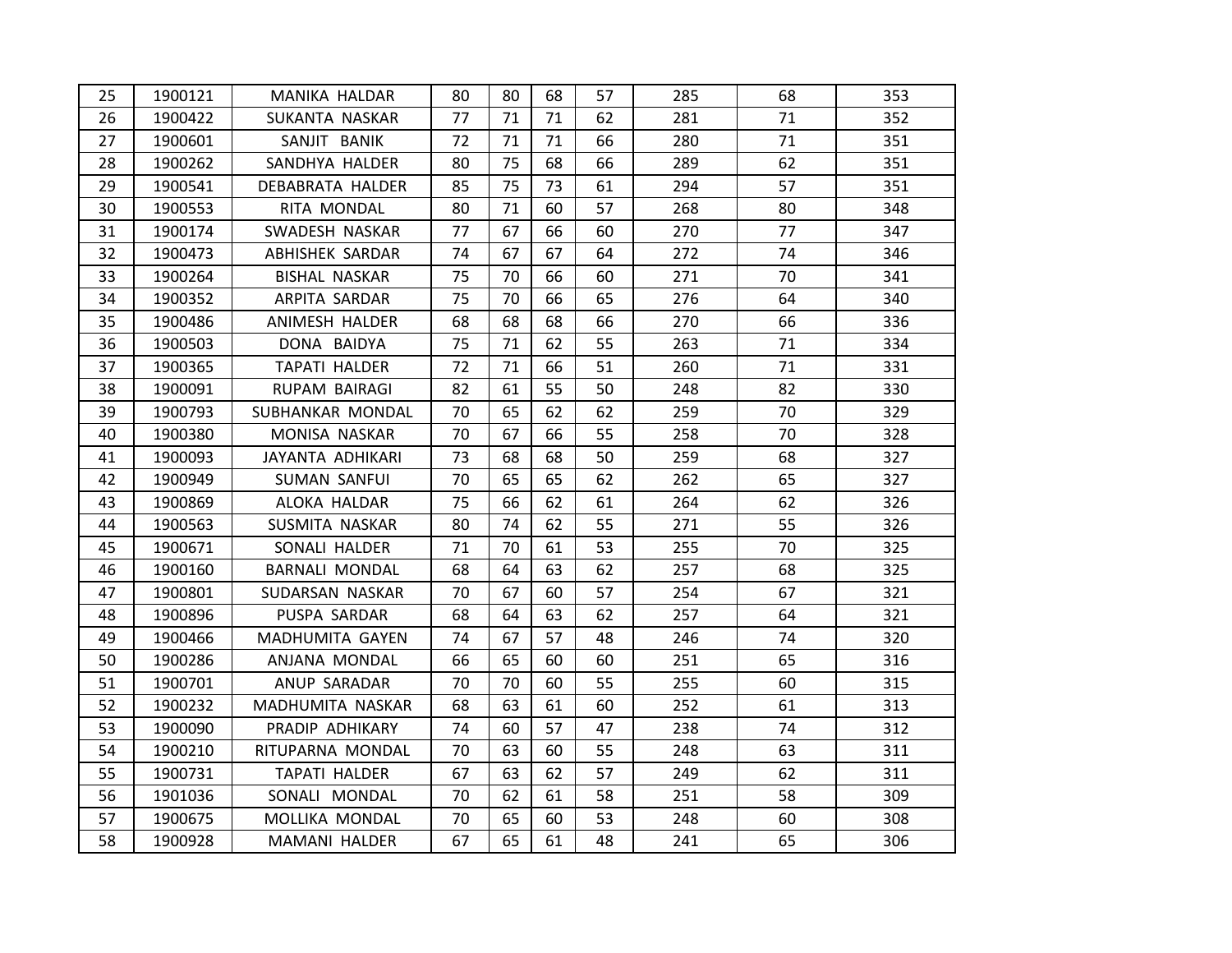| 59           | 1900682    | SOURAV HALDER         | 74   | 60 | 60        | 52   | 246                       | 60   | 306         |
|--------------|------------|-----------------------|------|----|-----------|------|---------------------------|------|-------------|
| 60           | 1900888    | AVISHEK BAIDYA        | 70   | 64 | 60        | 56   | 250                       | 56   | 306         |
| 61           | 1900031    | SAGARIKA NASKAR       | 80   | 60 | 58        | 54   | 252                       | 54   | 306         |
| 62           | 1900324    | MILON GHARAMI         | 66   | 63 | 55        | 55   | 239                       | 66   | 305         |
| 63           | 1900434    | RANI HALDER           | 66   | 64 | 58        | 50   | 238                       | 66   | 304         |
| 64           | 1900710    | ANANYA MONDAL         | 80   | 60 | 56        | 48   | 244                       | 60   | 304         |
| 65           | 1900217    | ANAMIKA DAS           | 70   | 62 | 57        | 55   | 244                       | 57   | 301         |
| 66           | 1900521    | MRINMAY HALDER        | 65   | 58 | 58        | 54   | 235                       | 65   | 300         |
| 67           | 1900219    | APARNA MONDAL         | 63   | 62 | 57        | 55   | 237                       | 63   | 300         |
| 68           | 1900587    | MOUMITA MONDAL        | 70   | 61 | 50        | 47   | 228                       | 70   | 298         |
| 69           | 1900109    | SANDHYA NASKAR        | 70   | 57 | 50        | 48   | 225                       | 70   | 295         |
| 70           | 1900190    | JAYANTA MONDAL        | 64   | 62 | 57        | 55   | 238                       | 57   | 295         |
| 71           | 1900711    | RAKHI MONDAL          | 64   | 58 | 53        | 43   | 218                       | 64   | 282         |
| 72           | 1900417    | SUCHITRA MONDAL       | 65   | 55 | 50        | 46   | 216                       | 65   | 281         |
| 73           | 1900821    | SAYANTIKA NASKAR      | 74   | 58 | 52        | 45   | 229                       | 52   | 281         |
| 74           | 1900145    | RANJIT NASKAR         | 61   | 57 | 53        | 51   | 222                       | 57   | 279         |
| 75           | 1900139    | ASHOK SARDAR          | 60   | 55 | 55        | 53   | 223                       | 55   | 278         |
| 76           | 1900511    | <b>BINA SARDAR</b>    | 62   | 56 | 51        | 50   | 219                       | 56   | 275         |
| 77           | 1900976    | PAYEL SHIKARI         | 60   | 54 | 53        | 53   | 220                       | 54   | 274         |
| 78           | 1901048    | <b>ANJALI GAYEN</b>   | 59   | 55 | 50        | 49   | 213                       | 59   | 272         |
| 79           | 1900180    | PARAMITA HALDER       | 57   | 56 | 54        | 47   | 214                       | 56   | 270         |
| 80           | 1900669    | PRABIR HALDER         | 58   | 56 | 55        | 44   | 213                       | 56   | 269         |
| 81           | 1900586    | PRIYANKA MONDAL       | 60   | 60 | 54        | 54   | 228                       | 41   | 269         |
| 82           | 1900960    | NITAI MONDAL          | 62   | 54 | 51        | 43   | 210                       | 54   | 264         |
| 83           | 1900399    | PAPIYA BAYEN          | 56   | 54 | 52        | 45   | 207                       | 52   | 259         |
| 84           | 1900854    | PRANAB SARDAR         | 60   | 52 | 50        | 44   | 206                       | 52   | 258         |
| 85           | 1900309    | TUMPA HALDAR          | 56   | 51 | 45        | 43   | 195                       | 56   | 251         |
| 86           | 1900274    | PUJA MONI             | 60   | 52 | 44        | 42   | 198                       | 52   | 250         |
| 87           | 1900044    | KAKOLI SARDAR         | 56   | 50 | 43        | 42   | 191                       | 56   | 247         |
| 88           | 1900837    | SWARUP BAIRAGI        | 47   | 45 | 44        | 44   | 180                       | 47   | 227         |
| 89           | 1900231    | GITA NASKAR           | 50   | 45 | 44        | 44   | 183                       | 44   | 227         |
|              |            |                       |      |    |           |      | Rank List For ST Category |      |             |
| Rank         | Challan No | <b>Applicant Name</b> | SUB1 |    | SUB2 SUB3 | SUB4 | Best 4 Total              | Beng | Merit Score |
| $\mathbf{1}$ | 1900890    | LALTU SARDAR          | 70   | 65 | 61        | 51   | 247                       | 65   | 312         |